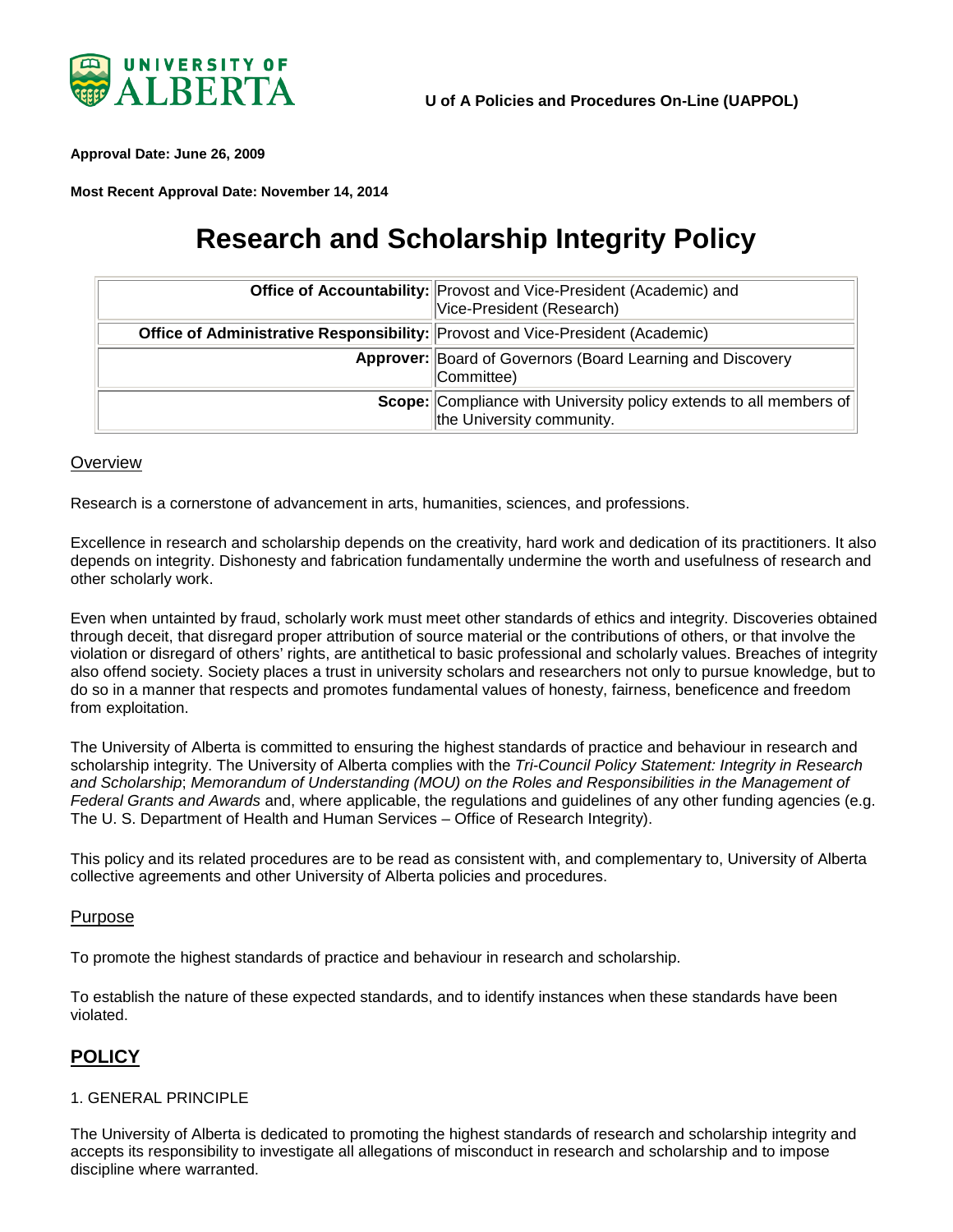

#### 2. RESPONSIBILITIES OF RESEARCHERS AND SCHOLARS

a. University of Alberta **researchers and scholars** are responsible for the integrity of their work and for upholding the principles of this policy.

b. Instances where students do not follow the requirements set out in this policy and its related procedure and appendices shall be addressed through the Code of Student Behaviour.

#### 3. RESPONSIBILITY OF THE **PRINCIPAL INVESTIGATOR**

a. Principal Investigators shall be involved both with the research design and with the supervision of research work, such as data acquisition, recording, analysis, interpretation, and storage.

b. Principal investigators have the further responsibility for the research activities conducted by their students, research staff, and collaborators.

c. Principal Investigators shall retain original data for a minimum of 5 years after the work is published, or such period as required by funding agencies, or by University of Alberta policies respecting information and records management.

4. THE FUNDAMENTAL PRINCIPLES of research and scholarly integrity include the obligation on the part of researchers

a. To apply standards of honesty and of scholarly and scientific practice in the collection, recording and analysis of data, whether quantitative or qualitative, and other information and in the dissemination of information, findings, and discoveries.

b. To observe ethical standards for the treatment of human and animal research participants and to obtain approval from the appropriate ethics review committee before research commences.

c. To include as authors all persons and only those persons who made substantive scholarly or scientific contributions and who share responsibility for the final work intended for **publication**.

d. To ensure that all co-authors of a work are aware of their responsibilities as co-authors, and to obtain the approval of all co-authors of the **final content** of the work intended for publication. Where the work arises from the thesis of a graduate student, the additional policies of the Faculty of Graduate Studies and Research shall apply.

e. To recognize and acknowledge the contribution of all other collaborators.

f. To acknowledge the prior art, intellectual property of others (including copyrights and patents); to cite appropriately the work of others; to use their writings, discoveries, findings, conceptual developments, unique methods and data with proper attribution.

g. To obtain the permission of others to use their unpublished findings and works, and to acknowledge such sources in an appropriate manner.

h. To obtain the permission of others before using information, concepts or data originally obtained through confidential exchanges or through access to confidential manuscripts or funding applications.

i. To comply with the regulations governing source when gaining access to use private or confidential materials and information.

j. To avoid conflicts of interest and commitment and the real or perceived bias that may arise from such conflicts; and to reveal to sponsors, universities, journals and funding agencies, any material conflicts of interest and commitment that might influence decisions on whether the individual should be asked to review manuscripts or applications, to test products, or to be permitted to undertake work sponsored from outside sources.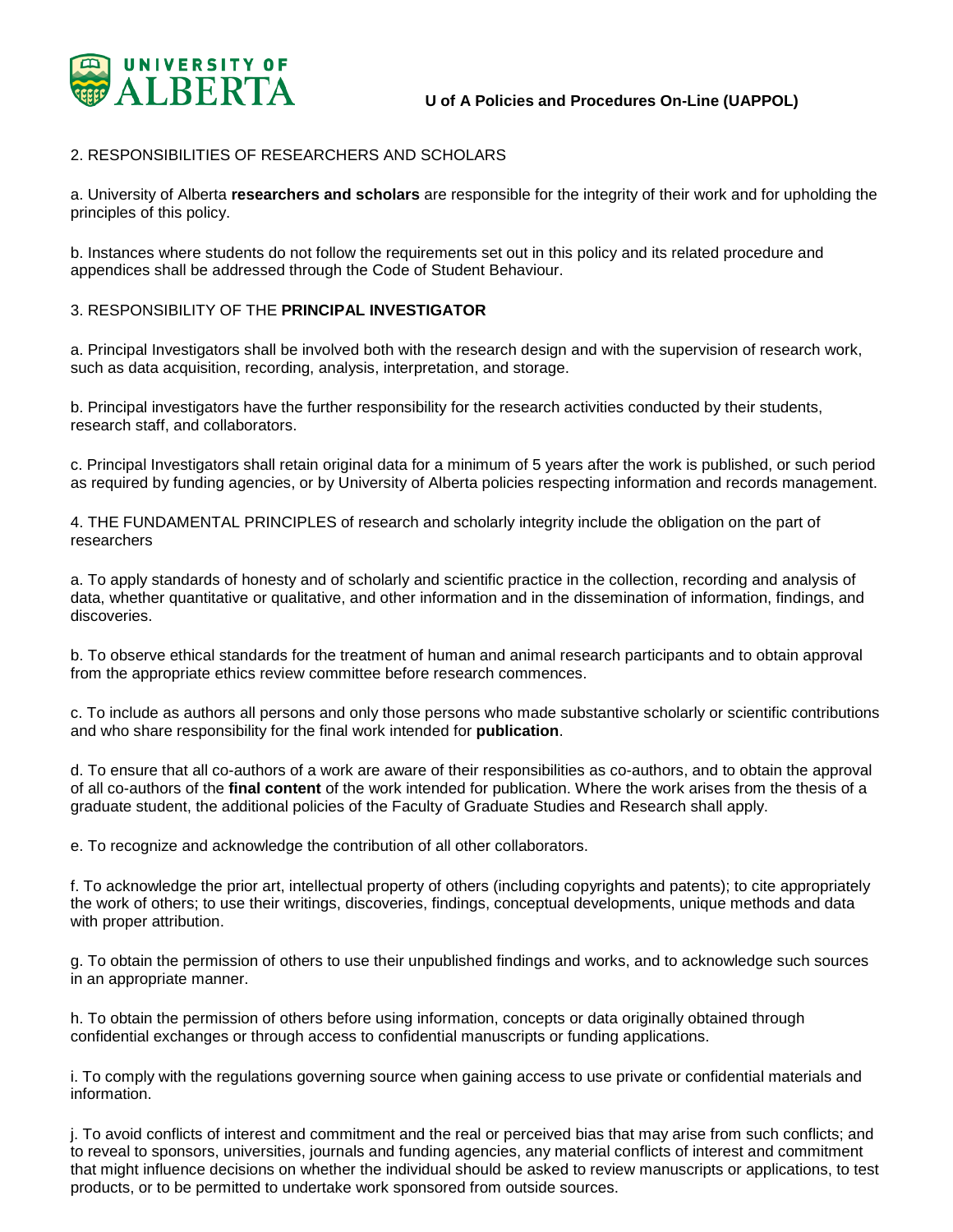

k. To manage appropriately all funds in accordance with University policy and within the context of accurate accounting and administrative systems developed by the University for the administration of research funds.

l. To abide by any other principles adopted under the Discipline Specific Research and Scholarship Integrity Procedure, or other university policy.

#### 5. MISCONDUCT IN RESEARCH SCHOLARSHIP

a. Failure to adhere to the responsibilities and principles contained in this Policy constitutes misconduct.

b. Any person who takes action to the detriment of, or retaliates in any manner against, a person who reports research or scholarship misconduct except in accordance with the procedures published with this policy, commits misconduct.

c. Any person who reports research or scholarship misconduct who did not have reasonable and probable grounds to believe that misconduct occurred, or did not believe misconduct had occurred, commits misconduct.

d. Any failure to maintain the principles of confidentiality and document management contained in the Research and Scholarship Integrity Enforcement Procedure constitutes misconduct.

## **DEFINITIONS**

| Any definitions listed in the following table apply to this document only with no implied or intended<br>institution-wide use. [▲Top] |                                                                                                                                                                           |
|---------------------------------------------------------------------------------------------------------------------------------------|---------------------------------------------------------------------------------------------------------------------------------------------------------------------------|
| <b>Researchers and Scholars</b>                                                                                                       | Includes all members of the University who are involved, directly or<br>indirectly, to any extent whatsoever, in research and other scholarly and<br>creative activities. |
| <b>Principal Investigator</b>                                                                                                         | The person on a research proposal, application, agreement, contract or<br>award responsible for the conduct of the research project.                                      |
| Publication                                                                                                                           | All means of dissemination of research and other scholarly information,<br>and includes all means of transmitting research and other scholarly<br>linformation.           |
| <b>Final Content</b>                                                                                                                  | The copy accepted for publication                                                                                                                                         |

## **RELATED LINKS**

Should a link fail, please contact [uappol@ualberta.ca.](mailto:uappol@ualberta.ca) **[\[▲Top\]](#page-0-0)**

[Agreement on the Administration of Agency Grants and Awards by Research Institutions](http://science.gc.ca/default.asp?lang=En&n=56B87BE5-1) (Government of Canada)

[Animal Ethics Policy](https://policiesonline.ualberta.ca/PoliciesProcedures/Policies/Animal-Ethics-Policy.pdf) (UAPPOL)

[Code of Student Behaviour](http://www.governance.ualberta.ca/CodesofConductandResidenceCommunityStandards/CodeofStudentBehaviour.aspx) (University of Alberta)

Conflict Policy - [Conflict of Interest and Commitment, and Institutional Conflict](https://policiesonline.ualberta.ca/PoliciesProcedures/Policies/Conflict-Policy--Conflict-of-Interest-and-Commitment-and-Institutional-Conflict.pdf) (UAPPOL)

[Ethical Conduct and Safe Disclosure Policy](https://policiesonline.ualberta.ca/PoliciesProcedures/Policies/Ethical-Conduct-and-Safe-Disclosure-Policy.pdf) (UAPPOL)

[Fraud and Irregularity Policy](https://policiesonline.ualberta.ca/policiesprocedures/policies/fraud-and-irregularity-policy.pdf) (UAPPOL)

[Human Research Ethics Policy](https://policiesonline.ualberta.ca/PoliciesProcedures/Policies/Human-Research-Ethics-Policy.pdf) (UAPPOL)

**[Office of Research Integrity](http://www.ori.dhhs.gov/) (US Department of Health and Human Services)**